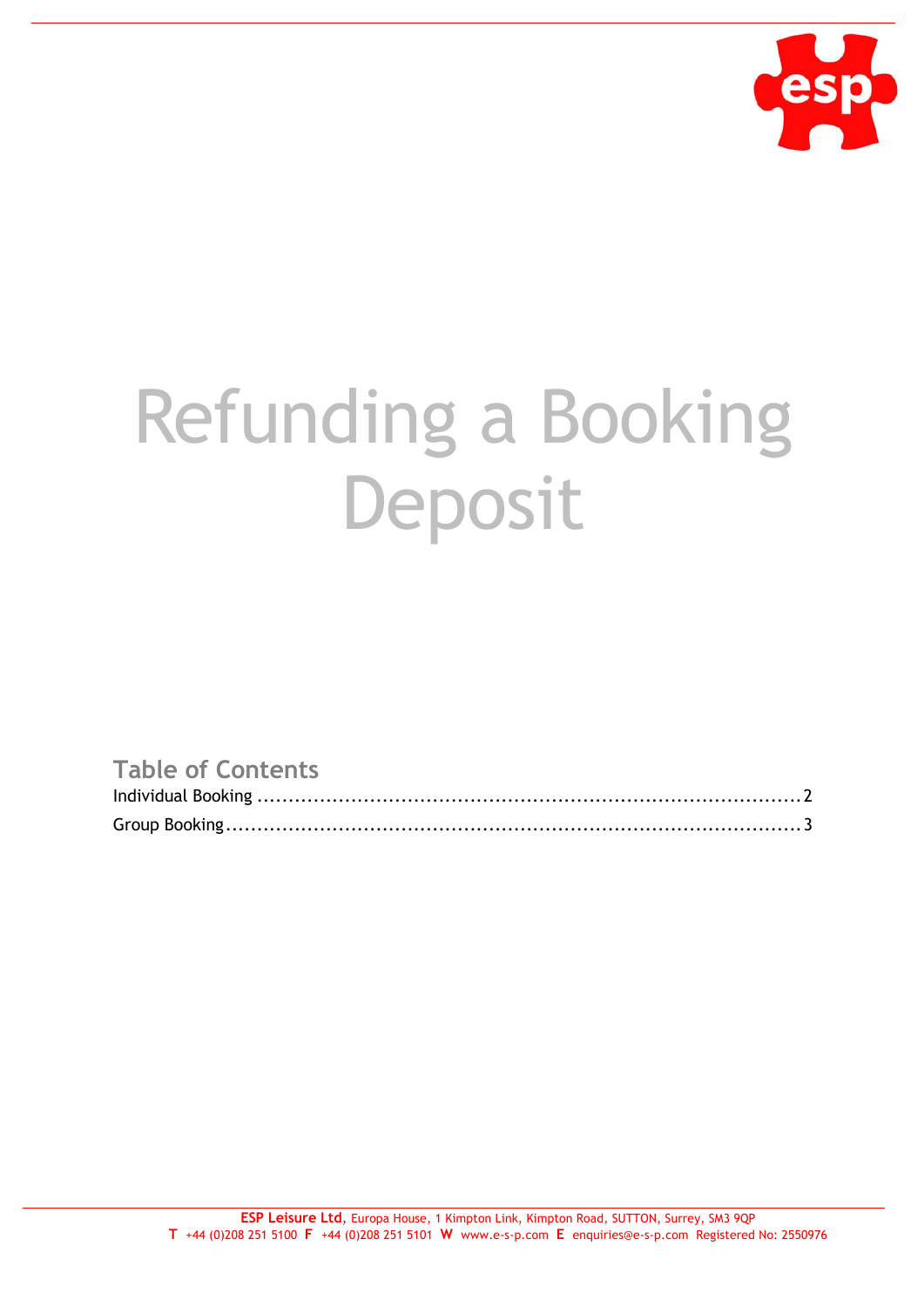

## Individual Booking

| ₻                                |                                   |                                  |                                  |                          | ₩                               |
|----------------------------------|-----------------------------------|----------------------------------|----------------------------------|--------------------------|---------------------------------|
|                                  |                                   |                                  | 2.117                            |                          | ESP<br>Subtl<br>0.00<br>55<br>× |
|                                  |                                   |                                  |                                  |                          |                                 |
| Main<br><b>Menu</b>              | Hold<br><b>Trans</b>              | Customer<br>1d                   | <b>Bookings</b>                  | <b>Customer</b><br>Order |                                 |
| <b>Stock</b><br><b>Enquiry</b>   | Quantity                          | <b>Discount</b><br>%             | <b>Discount</b><br><b>Amount</b> | Item<br>List             |                                 |
| Void                             | Return<br>Item                    | <b>No</b><br>Sale                | Open<br><b>Message</b>           | <b>Buggy</b><br>Hire     |                                 |
| <b>Account</b><br><b>Balance</b> | Sundry<br>$\overline{\mathbf{3}}$ | Sub<br>Total                     | <b>Payments</b>                  | Print<br><b>Receipt</b>  |                                 |
| <b>Account</b><br><b>Balance</b> | $\mathbf R$<br><b>Balls X50</b>   | $\mathbf R$<br><b>Balls X100</b> | ö.                               |                          | 0.00                            |
|                                  |                                   |                                  |                                  |                          |                                 |

1. From the retail point of sale, select 'Bookings'.

- 2. Find the individual booking you want to refund the deposit for.
- 3. In the 'deposit' field enter the amount. If returning the whole deposit, this will be 0.00

| Elite v6 ESP ResortMaster - Booking File |                                |                                                                                                    |                                         |                      |            | $-$                   | $\Box$<br>X     |
|------------------------------------------|--------------------------------|----------------------------------------------------------------------------------------------------|-----------------------------------------|----------------------|------------|-----------------------|-----------------|
| Þ                                        | <b>X</b> Exit                  | Delete + PrevPg + NextPg to Groups to Print the Arrive + Move the Suppl                            |                                         |                      |            |                       | ₩               |
|                                          |                                | Booking Details   Booking Amendments   Booking Amendments   2 Questionnaire                        |                                         |                      |            |                       |                 |
| <b>Activity</b>                          |                                |                                                                                                    | Date                                    |                      |            |                       |                 |
| <b>Description</b>                       | 09_1_M                         | 1_TEE_M                                                                                            | Loc                                     | Time<br>18/03/20     | 16:28      | Type<br><b>Status</b> |                 |
|                                          | 9 Holes 1st Mendip             |                                                                                                    |                                         |                      |            | Confmd                |                 |
| Reference                                | $\mathbf{s}$<br>$\overline{A}$ |                                                                                                    | Name                                    | Type                 | Amount     | Deposit               | $\hat{}$<br>Ar  |
|                                          | Sarah Shep                     |                                                                                                    |                                         | Junior.              | 20.00      | 0.00                  |                 |
|                                          |                                |                                                                                                    |                                         |                      |            |                       |                 |
|                                          |                                |                                                                                                    |                                         |                      |            |                       |                 |
|                                          |                                |                                                                                                    |                                         |                      |            |                       |                 |
|                                          |                                |                                                                                                    |                                         |                      |            |                       |                 |
|                                          |                                |                                                                                                    |                                         |                      |            |                       |                 |
|                                          |                                |                                                                                                    |                                         |                      |            |                       |                 |
| Skill                                    |                                | <b>Staff</b>                                                                                       |                                         | Requested            | Total<br>N |                       | 0.00            |
| Peopl                                    | <b>Slots</b>                   | Phone                                                                                              |                                         |                      |            |                       |                 |
| <b>Bk No</b><br>BLNHZB6                  |                                | Type                                                                                               |                                         |                      |            |                       |                 |
| Recid                                    |                                | <b>NoBks</b><br> 0                                                                                 | <b>Guests</b>                           | $\Omega$             |            |                       | <b>Contract</b> |
| Itin No                                  |                                | Dupli                                                                                              |                                         |                      |            |                       |                 |
| Ltr.                                     | Source                         | Code                                                                                               | Bal                                     | 0.00                 |            |                       |                 |
| <b>SOB</b><br>$\Omega$                   | Ctry<br>$\bf{0}$               | $\mathcal{P}(\mathcal{C}^{\mathcal{C}}_{\mathcal{C}})$ , $\mathcal{C}^{\mathcal{C}}_{\mathcal{C}}$ |                                         |                      |            |                       |                 |
|                                          |                                | si e                                                                                               |                                         |                      |            |                       |                 |
| <b>Notes</b>                             |                                |                                                                                                    |                                         | <b>DPaid</b><br>Cash | Paid       |                       |                 |
|                                          | э.                             | <b>CONTRACTOR</b>                                                                                  | $\mathbb{R}^n$ , and $\mathbb{R}^n$ and | 53                   |            |                       |                 |

**ESP Leisure Ltd**, Europa House, 1 Kimpton Link, Kimpton Road, SUTTON, Surrey, SM3 9QP **T** +44 (0)208 251 5100 **F** +44 (0)208 251 5101 **W** www.e-s-p.com **E** enquiries@e-s-p.com Registered No: 2550976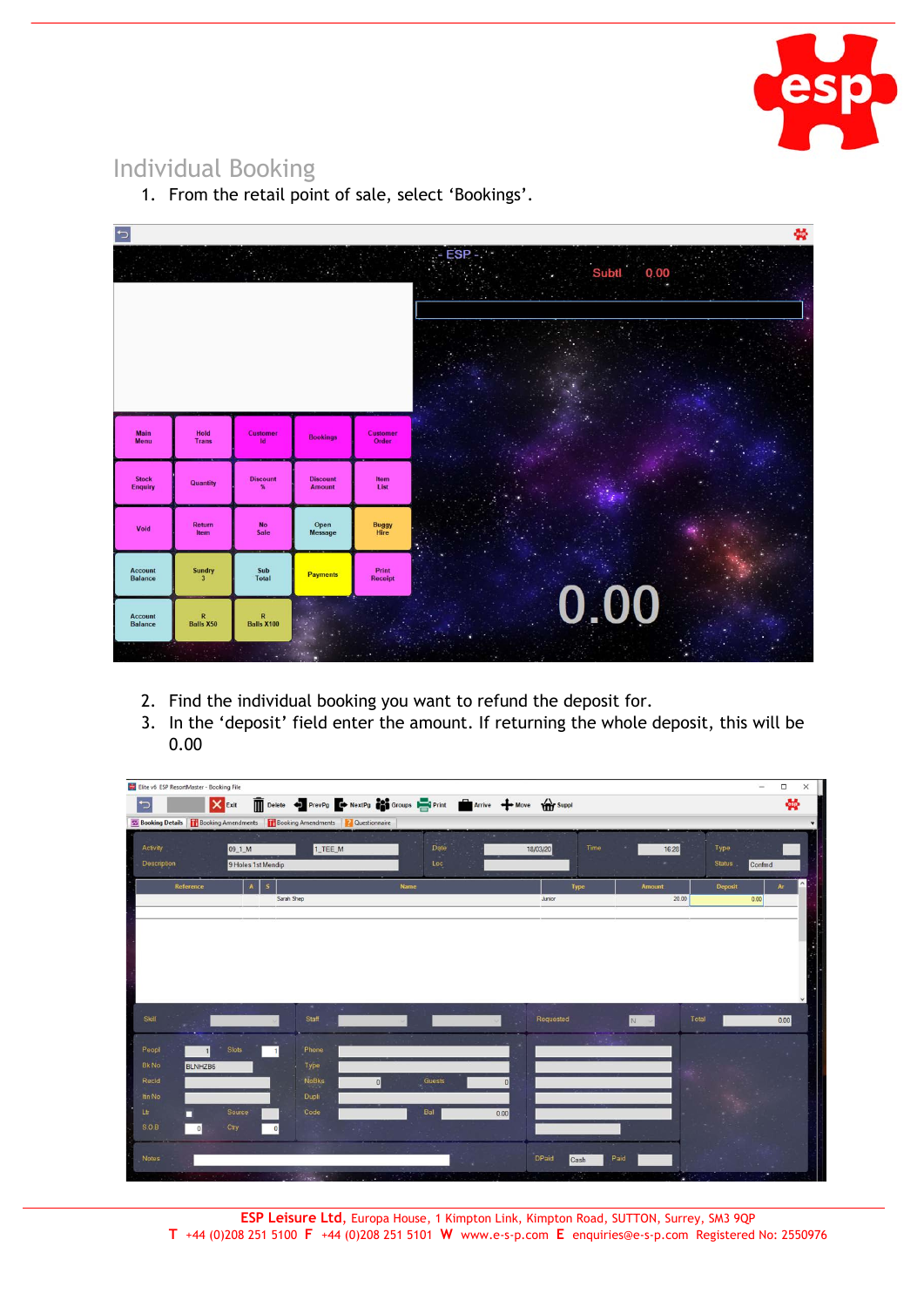

4. At the retail point of sale, process the refund. Subtotal, payments and the payment method it was refunded by.

| $\bigoplus$<br>$-1$ Deposit 09_1_M | Name : Sarah Shep<br>Wed 18/03/20 16:28<br>1st Tee Mendip<br>** RETURNED ** | $-20.00$             |                                  |                         | - Sarah S -<br>Subtl -20.00<br>a a |
|------------------------------------|-----------------------------------------------------------------------------|----------------------|----------------------------------|-------------------------|------------------------------------|
| <b>Action</b>                      | Hold<br><b>Trans</b>                                                        | Customer<br>ld.      | <b>Bookings</b>                  | Customer<br>Order       |                                    |
| <b>Stock</b><br><b>Enquiry</b>     | Quantity                                                                    | <b>Discount</b><br>% | <b>Discount</b><br><b>Amount</b> | Item<br>List            |                                    |
| Void                               | <b>Return</b><br>Item                                                       | <b>No</b><br>Sale    | Open<br><b>Message</b>           | Lessons                 |                                    |
| <b>Account</b><br><b>Balance</b>   | Pms                                                                         | Sub<br><b>Total</b>  | <b>Payments</b>                  | Print<br><b>Receipt</b> |                                    |
| <b>Room</b><br><b>Account</b>      | <b>Buggy</b><br><b>Hire 18 Holes</b>                                        | Flexi                | <b>Guest Pass</b><br>×.          |                         | $-20.00$                           |

## Group Booking

1. From the retail point of sale, select 'Bookings'.



**ESP Leisure Ltd**, Europa House, 1 Kimpton Link, Kimpton Road, SUTTON, Surrey, SM3 9QP **T** +44 (0)208 251 5100 **F** +44 (0)208 251 5101 **W** www.e-s-p.com **E** enquiries@e-s-p.com Registered No: 2550976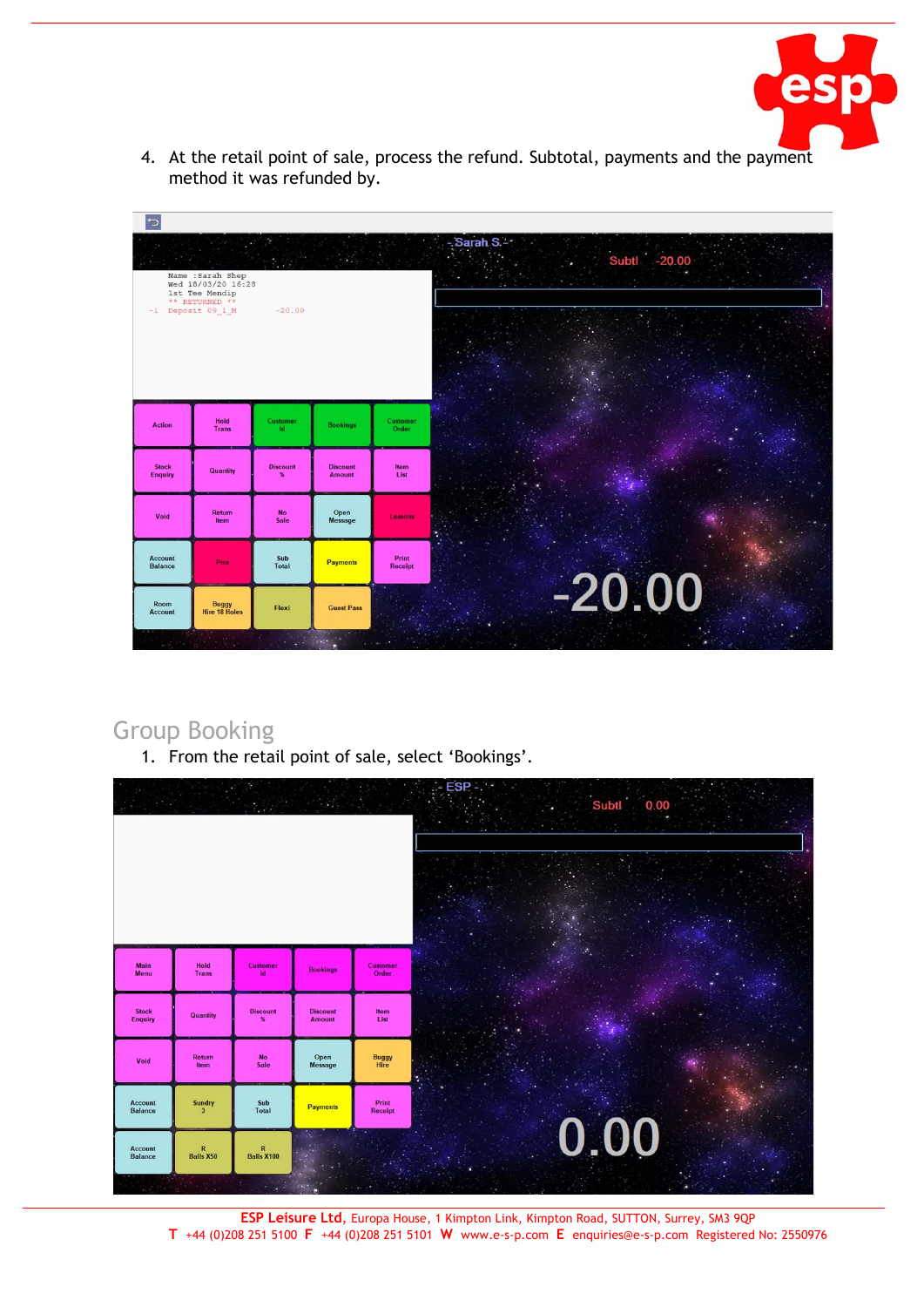

|                             | Elite v6 V6 Training Da Groups Booking File |                                                             |                                                                                                                                           |                      |                              |                  | $\Box$<br>$\times$<br>$-$      |
|-----------------------------|---------------------------------------------|-------------------------------------------------------------|-------------------------------------------------------------------------------------------------------------------------------------------|----------------------|------------------------------|------------------|--------------------------------|
| $\overline{\mathbf{C}}$     | <b>X</b> Exit                               | Delete <b>Prop</b> Action <b>Install Print Installation</b> |                                                                                                                                           |                      |                              |                  | ₩                              |
| Customer Orders             |                                             |                                                             |                                                                                                                                           |                      |                              |                  |                                |
| (16)                        | 28                                          | a,                                                          |                                                                                                                                           |                      |                              |                  |                                |
|                             |                                             | <b>COL</b>                                                  |                                                                                                                                           |                      |                              |                  |                                |
| ACode                       | HOWEB01                                     | Howe/Bob                                                    |                                                                                                                                           | Order Date           | 18/03/20                     | <b>Evnt Date</b> | 25/03/20                       |
| Addr1                       | <b>Kimpton Link</b>                         |                                                             |                                                                                                                                           | Order No             |                              | To               | 25/03/20                       |
| Addr <sub>2</sub>           | Kimpton Road                                |                                                             |                                                                                                                                           |                      |                              |                  |                                |
| Addr3                       |                                             |                                                             |                                                                                                                                           | Desc<br>Howe/Bob     |                              |                  |                                |
| Town                        | <b>SUTTON</b>                               |                                                             |                                                                                                                                           |                      |                              |                  |                                |
| Cnty                        | Surrey                                      | PC                                                          | SM39QP                                                                                                                                    | $\bullet$            |                              |                  |                                |
|                             |                                             |                                                             |                                                                                                                                           |                      |                              |                  |                                |
| <b>Event Type</b>           | Member                                      |                                                             | Invoice                                                                                                                                   | <b>Deposit</b>       |                              | Total<br>400.00  | 1400.00                        |
|                             |                                             |                                                             | <b>Status</b>                                                                                                                             |                      |                              |                  |                                |
| $\mathbf S$                 | Code                                        |                                                             | <b>Description</b>                                                                                                                        |                      | Qty                          | Amount           | Total<br><b>VAT</b>            |
| BIRDIE                      |                                             | <b>Birdie Gold Society</b>                                  |                                                                                                                                           |                      | 40                           | 35.00            | 1400.00 A                      |
|                             |                                             |                                                             |                                                                                                                                           |                      |                              |                  |                                |
|                             |                                             |                                                             |                                                                                                                                           |                      |                              |                  |                                |
|                             |                                             |                                                             |                                                                                                                                           |                      |                              |                  |                                |
|                             |                                             |                                                             |                                                                                                                                           |                      |                              |                  |                                |
| $\mathcal{L}_{\mathcal{A}}$ | $\sim$ $\sim$                               | N<br><b>Alberta</b>                                         | $\label{eq:2} \mathcal{L}_{\text{max}} = \frac{1}{2} \sum_{i=1}^n \mathcal{L}_{\text{max}} \left( \mathcal{L}_{\text{max}} \right)$<br>÷. | <b>College</b><br>-7 | $\overline{\mathbb{R}}$ is . | $\sim$           |                                |
|                             | Activity                                    | Resource                                                    | Date                                                                                                                                      | Time                 | <b>Fin Time</b>              | People           | <b>Slots</b>                   |
| 09_1_EC                     |                                             | 1ST_TEE_E                                                   | 25/03/20                                                                                                                                  | 12:36                |                              |                  | $\overline{4}$<br>$\mathbf{1}$ |
|                             |                                             |                                                             |                                                                                                                                           |                      |                              |                  |                                |
|                             |                                             |                                                             |                                                                                                                                           |                      |                              |                  |                                |
|                             | with the second control of                  | $\sim$ $\sim$ $\sim$ $\sim$                                 | Samuel of 1<br>96                                                                                                                         | иú,                  | $\mathcal{L}^{(1)}$          |                  | $\sim$ 1.1                     |

2. Find the group booking you wish to refund the deposit for.

3. Select in the deposit field, the field will now turn yellow. If refunding the whole deposit, type 0.00. (If refunding part of the deposit enter the amount of deposit paid after the refund).